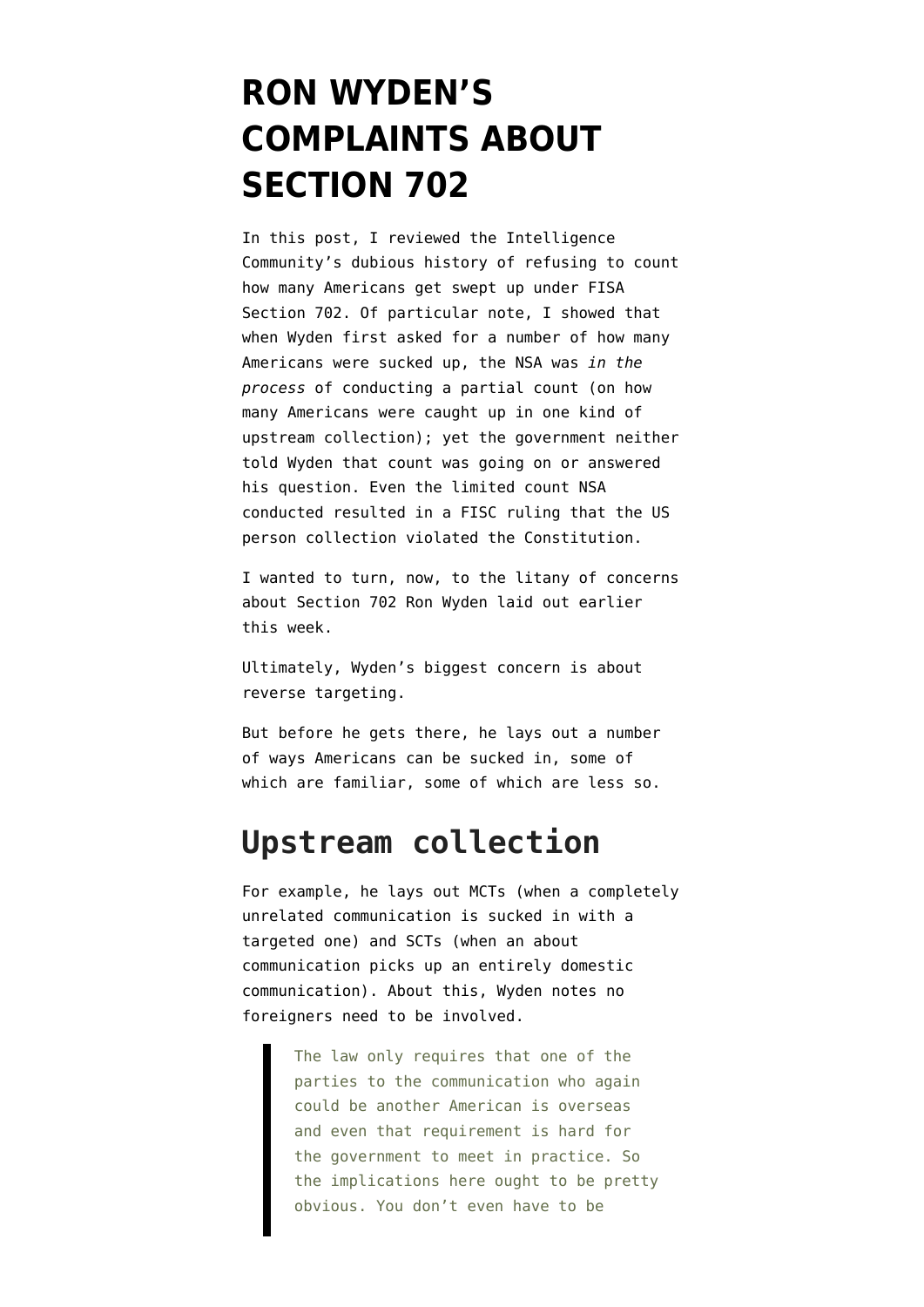communicating with one of the government's targets to be swept up in Foreign Intelligence Surveillance Act collection. You don't even have to be communicating with a foreigner.

Note, especially, his point that the requirement that one communication be overseas "is hard for the government to meet in practice."

## **Tasking errors**

Wyden describes accidental targeting — which (given my review of all available reporting, at least) is very closely policed.

> The first are targeting mistakes in which contrary to the law, the target turns out to be an American or someone in the United States. The full impact of these mistakes on law-abiding Americans is not readily apparent. The most recent public report on section 702 noted that there were compliance incidents involving surveillance of foreigners in the United States and surveillance of Americans.

Tasking problems are closely policed, but as Wyden notes, the [most recent report](https://www.dni.gov/files/documents/icotr/15th-702Joint-Assessment-Nov2016-FINAL-REDACTED1517.pdf) showed a number of tasking problems, representing a big spike in the number of such compliance problems.



My working hypothesis is that the increase in identified tasking problems stems from the implementation of additional documentation in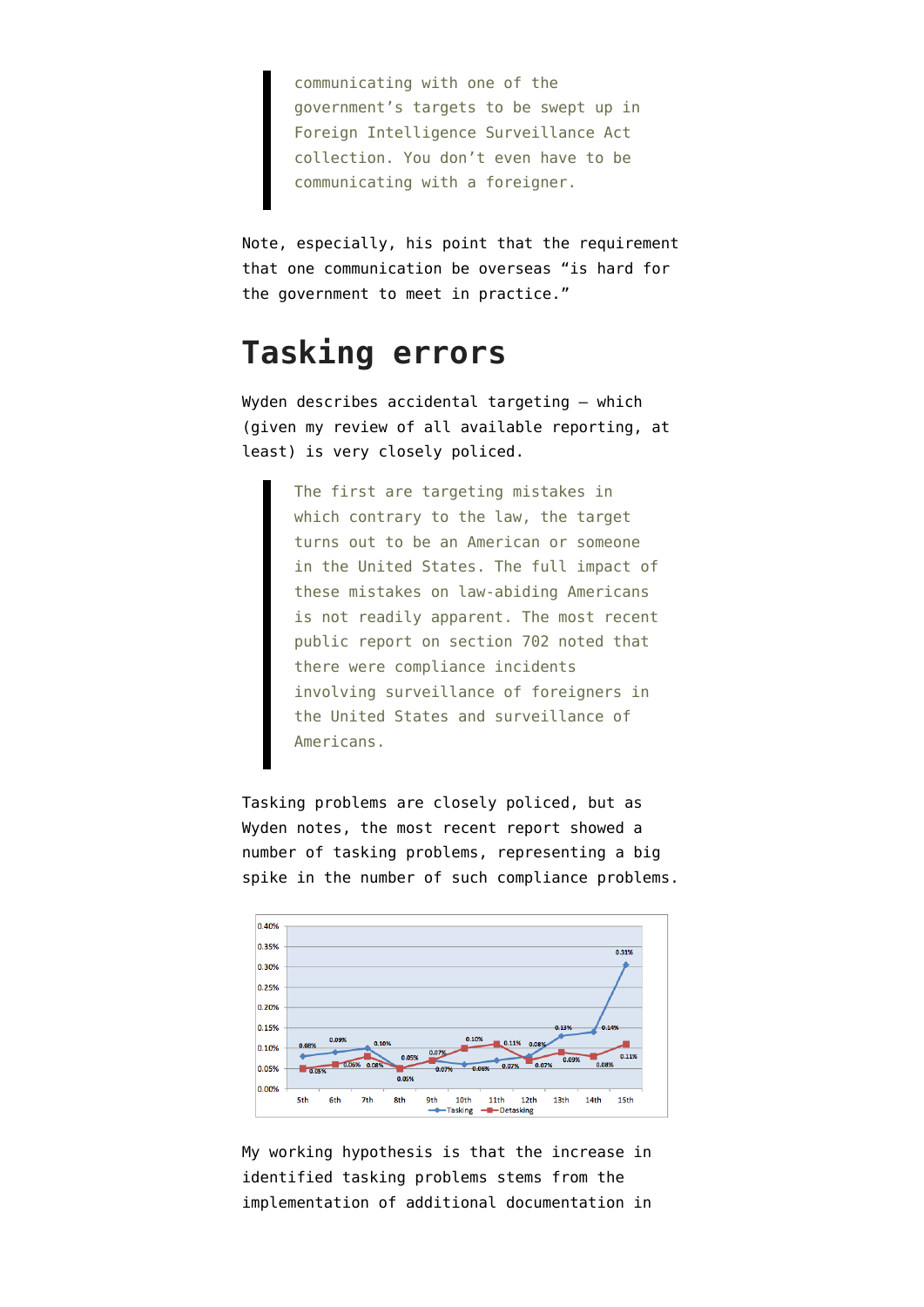response to the PCLOB report. Most of this spike is related to one office completely misapplying a certificate (which makes me wonder if there's a new, possibly fourth, certificate). But there were also tasking errors. The unredacted section actually says none of these affected US persons and people in the US, but there are three paragraphs redacted that may describe older tasking problems.

# **One foreigner listservs**

Wyden also notes that it only takes one person on an email to grant the entire email foreignness designation.

> It is also important to note that the government is prohibited from collecting communications only when the sender of an e-mail and everyone receiving that email are in the United States. So an American in the United States can send an e-mail to another American in the United States, but if the e-mail also goes to an overseas target, it's going to be collected. So that then brings us to the different kinds of collection under section 702 and how it affects the liberties of our people in different ways.

Imagine a group of people  $-$  say hackers  $$ collaborating on some IRC channel where one known participant was foreign. That would meet the foreignness designation and lead to the collection of everyone, American or not, participating.

# **American business people doing business**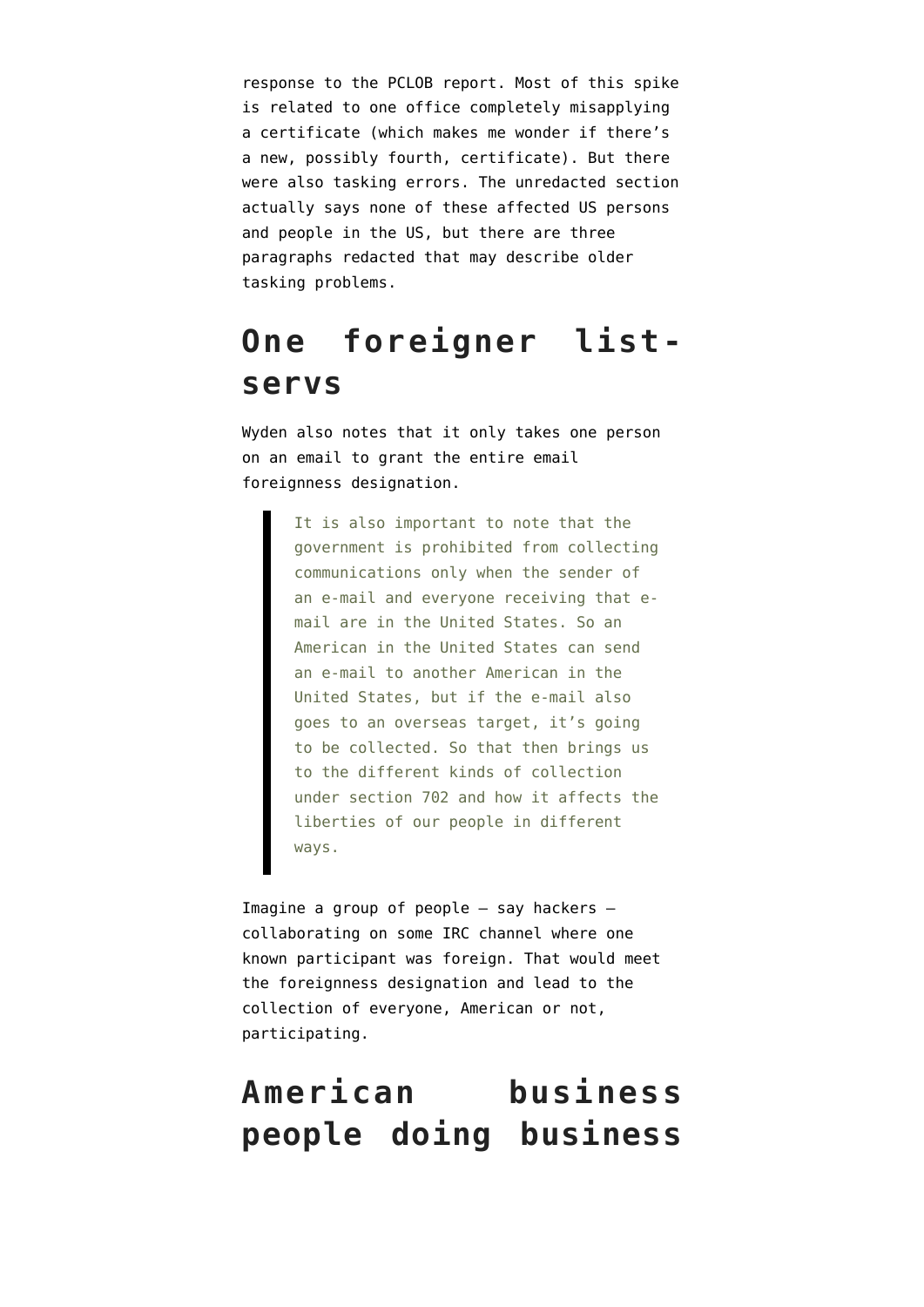#### **overseas**

Wyden also emphasizes that the definition of "foreign intelligence" is so broad that the target doesn't have to be suspected of any wronadoina.

> The statute requires that the collection be conducted, quote, to acquire foreign intelligence information. As implemented the standard for targeting individuals under the program is that the government has reason to believe that these persons possess or are expected to receive or are likely to communicate foreign intelligence information. Obviously that is broad. It doesn't even require that a target be suspected of wrongdoing.

And it's in that context that he raises the possibility that an "American business leader" could easily be collected.

> [T]hink about how easy it would be for an American business leader to be in contact with a broad set of potential targets of this program. Consider how easy it would be for Americans communicating with other Americans to forward the e-mails of these people. All of this could be collected by the government.

Of course, any business person could be collected in such a way (or scientists, which appears to be what has gotten a lot of Chinese-American scientists in trouble).

### **Reverse targeting**

But as I said, Wyden seems most concerned about the standard for reverse targeting, which he [raised as a newly urgent concern in 2013.](https://www.emptywheel.net/2013/09/27/ron-wydens-whats-old-is-new-question-reverse-targeting/) According to the standard currently implemented, reverse targeting is extremely rare — perhaps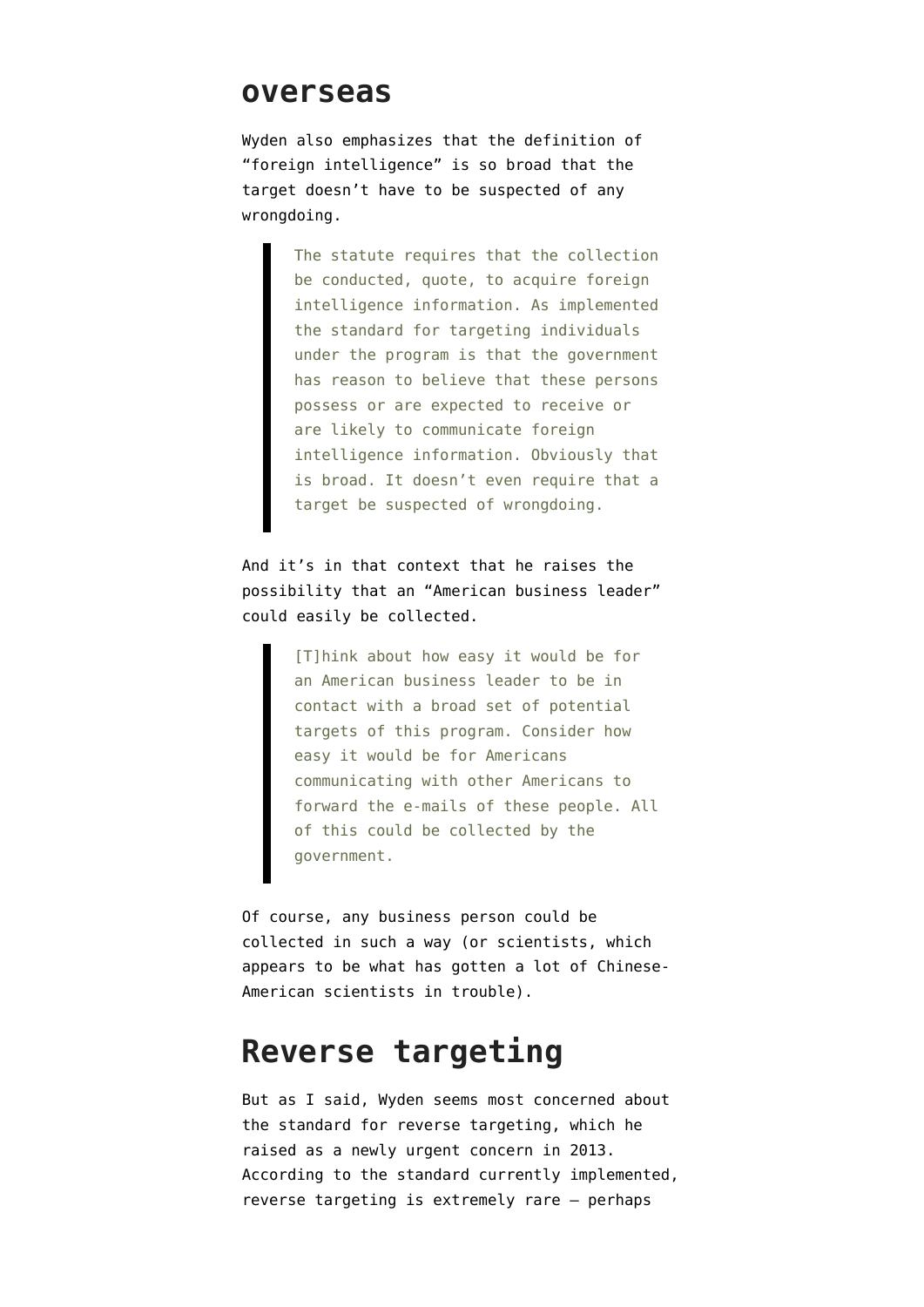just three instances, with the most recent occurring in the [December 2014 to May 2015](https://www.dni.gov/files/documents/icotr/14th-Joint-Assessment-Feb2016-FINAL-REDACTED.pdf) [period](https://www.dni.gov/files/documents/icotr/14th-Joint-Assessment-Feb2016-FINAL-REDACTED.pdf).

> One of NSA's tasking errors involved the tasking of a facility that was used by a nonUnited States person located outside the United States that was determined to involve reverse targeting.

#### [snip]

In this incident, the Attorney General authorized the targeting of the United States person pursuant to Section 705(b) of FISA. This reverse targeting incident resulted from an NSA analyst misunderstanding the reverse targeting prohibition and not because an NSA analyst intentionally attempted to violate Section 702 or NSA policy.

The American being targeted was overseas and got targeted, under Section 705(b) anyway. A completely redacted footnote excuses the analyst's error.

But Wyden suggests that several other factors may lead to more reverse targeting than gets identified by the current standard of review. He suggests back door searches (which he notes Bush didn't do, at least not for the first several years of PRISM, though I suspect it actually happened at FBI) make the problem worse.

> This issue was concerning in 2008 when the Foreign Intelligence Surveillance Act amendments passed with a prohibition on reverse targeting, but that was before the Congress knew about the collection of e-mails that are only about a foreign target and that could be to and from Americans. That was before the Obama administration sought and obtained authority to conduct warrantless searches for communications to, from and about Americans out of section 702 PRISM collection.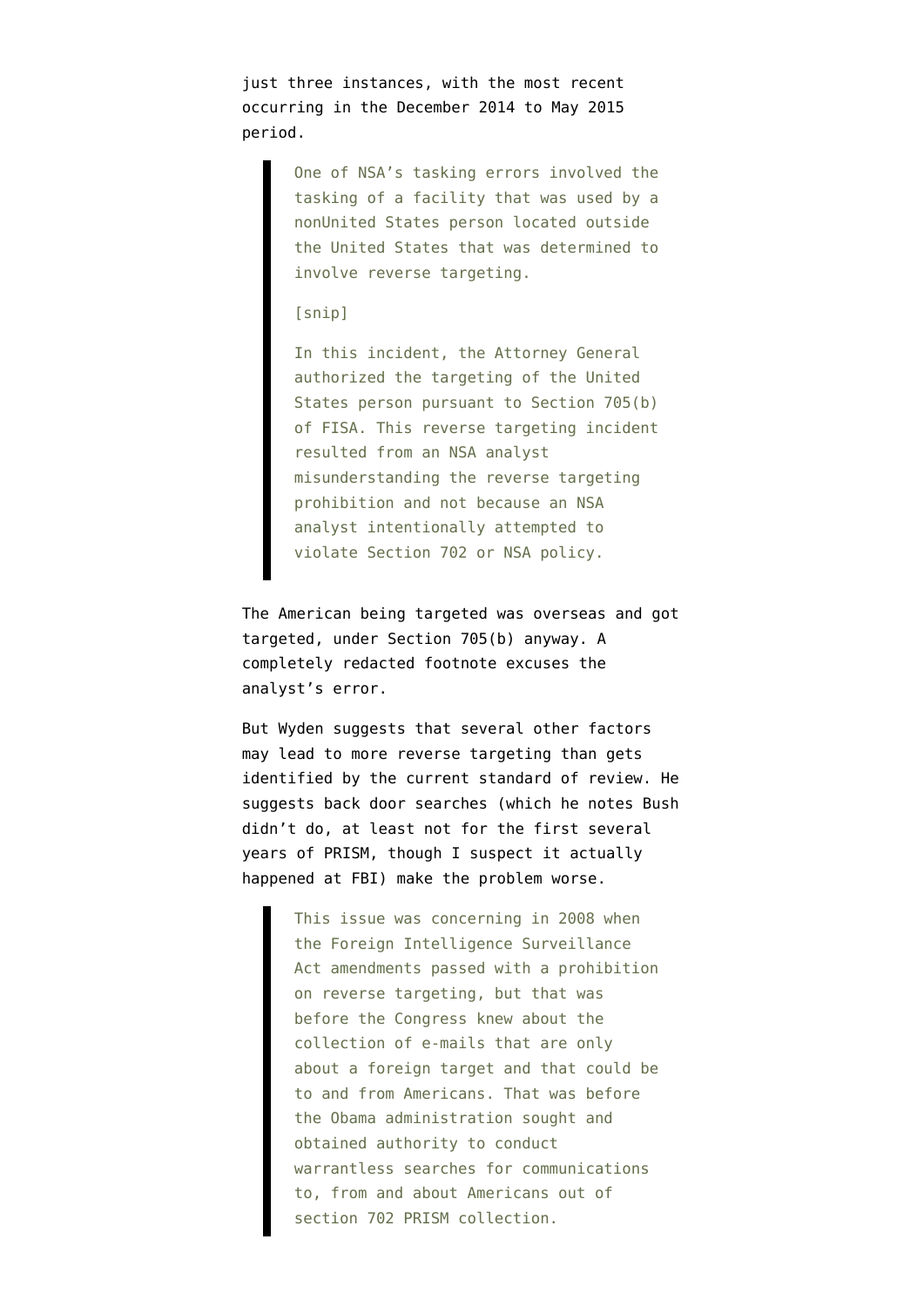#### [snip]

Before 2011, the FISA court prohibited, prohibited queries for U.S. persons. I'm going to repeat that: Under the Bush Administration and the first two years of the Obama Administration, it was not possible to conduct these back-door, warrantless searches of law-abiding Americans. Then the Obama Administration sought to change the rules and obtained authority to conduct them.

While he doesn't provide much detail, he points to the expanded ability of those doing the back door searches (presumably, I'd imagine, those at CIA and FBI) to also nominate people for targeting.

> Each of the agencies authorized to conduct these warrantless searches, the N.S.A., the F.B.I., the C.I.A., are also authorized to identify the overseas targets of section 702. The agencies that have developed an interest in Americans' communications and are actually looking for these communications are the same agencies that are in a position to encourage ongoing collection of those communications by targeting the overseas party.

Such targeting still has to undergo NSA targeting review, meaning the actual target has to be overseas and have, according to NSA's review team, foreign intelligence value unto himself. But it would be fairly easy for the FBI to target someone known to communicate prolifically with an American to be able to get the American's side of the conversation. To make things worse, FBI has devolved its targeting to field offices, and I'm not convinced the reviews of field offices are as rigorous as they were at Headquarters. Not all field offices even get reviewed (though I assume the ones doing the